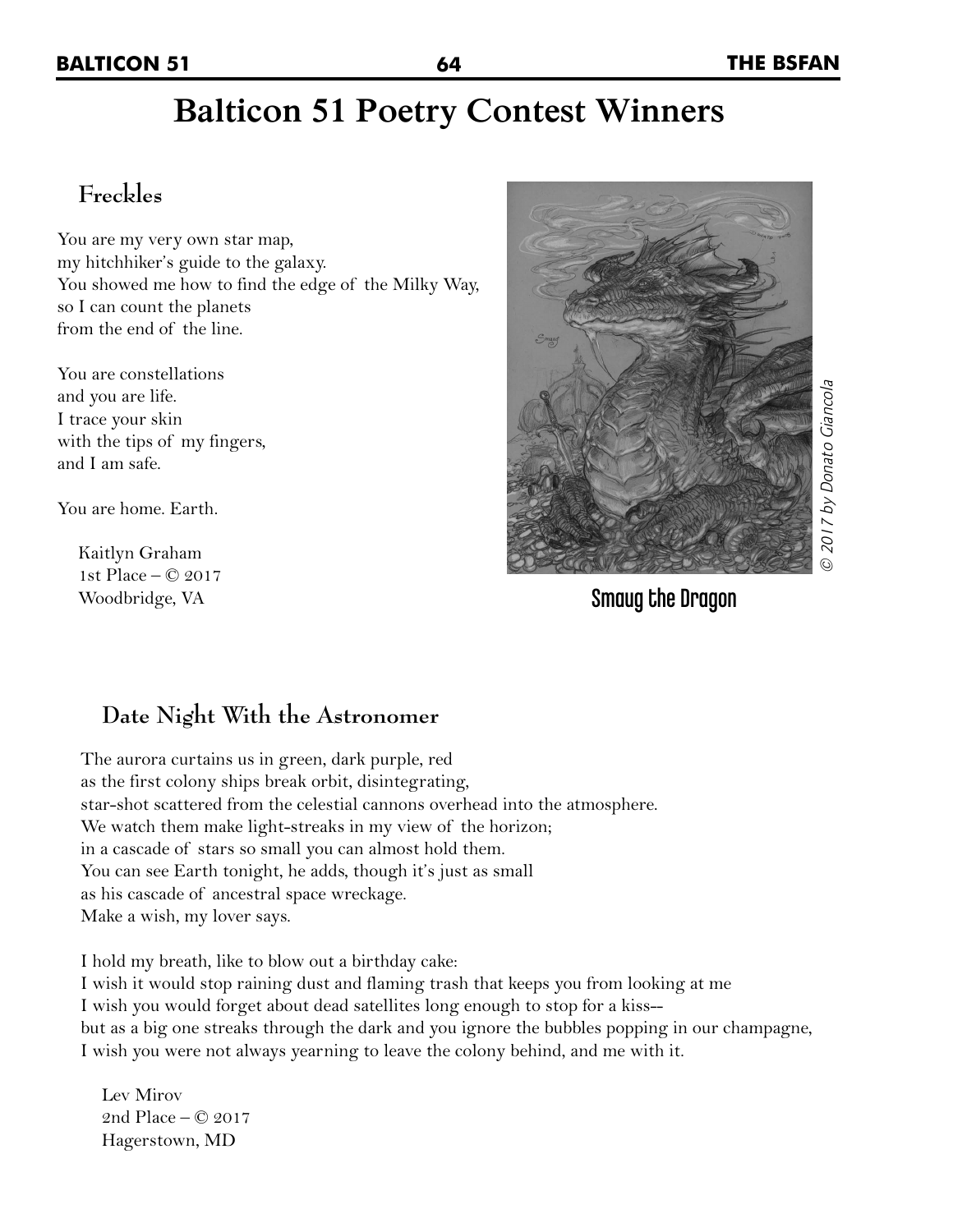# **Balticon 51 Poetry Contest Winners**

#### **Song of a Changeling**

Against the pale blue-gray and sunless sky, The whispering leaves look black in contrast; pines Bow in submission to the tearing wind. I try to sing the song of wind and leaves, But fail, for I've forgot the words; they speak In a wild code that I once knew, but lost-- A sacrifice for structured human speech.

A gull with gray and black-tipped wings glides by, Solitary in that arc of sky, Fighting the buffets like relentless waves, Struggling till she passes from my sight. I drink the scene in desperately and try To grasp some truth. Unchanging nature wears A subtly different shape at every blink, And we're the garb that Nature flings aside, Regardless of the form we wear outside.

Adele Gardner 3rd Place – © 2017 Newport News, VA

### **Gorgoncology**

Another night, another knotted clump slipping their moorings as she sleeps, rooted tails easing from her poisoned scalp, plumped pillow a-slither.

No lingering now, no goodbye hiss, no fond farewells or fork-tongued kiss, just the sly sliding of their scaled escape into stony silence.

Jennifer Moore Honorable Mention – © 2017 Ivybridge, Devon, UK

#### **Man on a Spaceship**

We don't all want to be star captains, to have voices deeper than space and love lives trickier than alien planets.

I'm happy in the canteen, surprising the weary with food like a warm hug, delighting the restless with wild desserts. Later I clean up, singing my own soft songs. Not many crew get to sing.

Then I head to our quarters where my wife sits. Sometimes she cries, too, as I knead the day from her shoulders.

People have said, "Isn't it hard, her being the captain?" "Sure," I say, "Hard for her." It can be hard, when work spills over like overheated gravy into our arms. But mostly we rule our work and not each other.

They talk of my cooking with tears of remembered joy, across three galaxies. One type of ragout will forever bear my name. My wife? She gets a well-run starship, and gets me. No one who makes sausage from scratch is emasculated. Trust me.

Cathy Bryant Honorable Mention – © 2017 Disley, Cheshire East, UK